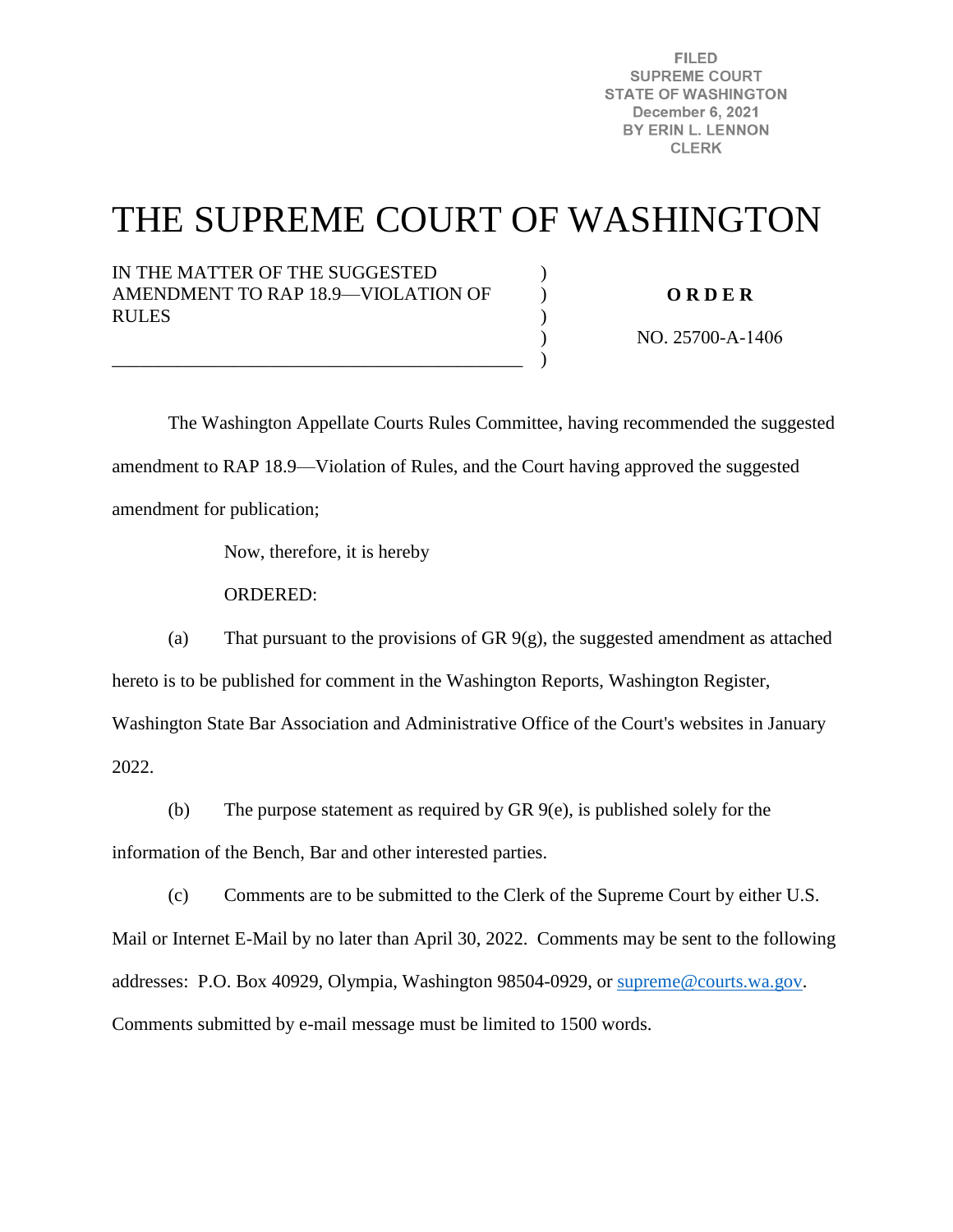Page 2 ORDER IN THE MATTER OF THE SUGGESTED AMENDMENT TO RAP 18.9—VIOLATION OF RULES

DATED at Olympia, Washington this 6th day of December, 2021.

For the Court

Conzález C.J.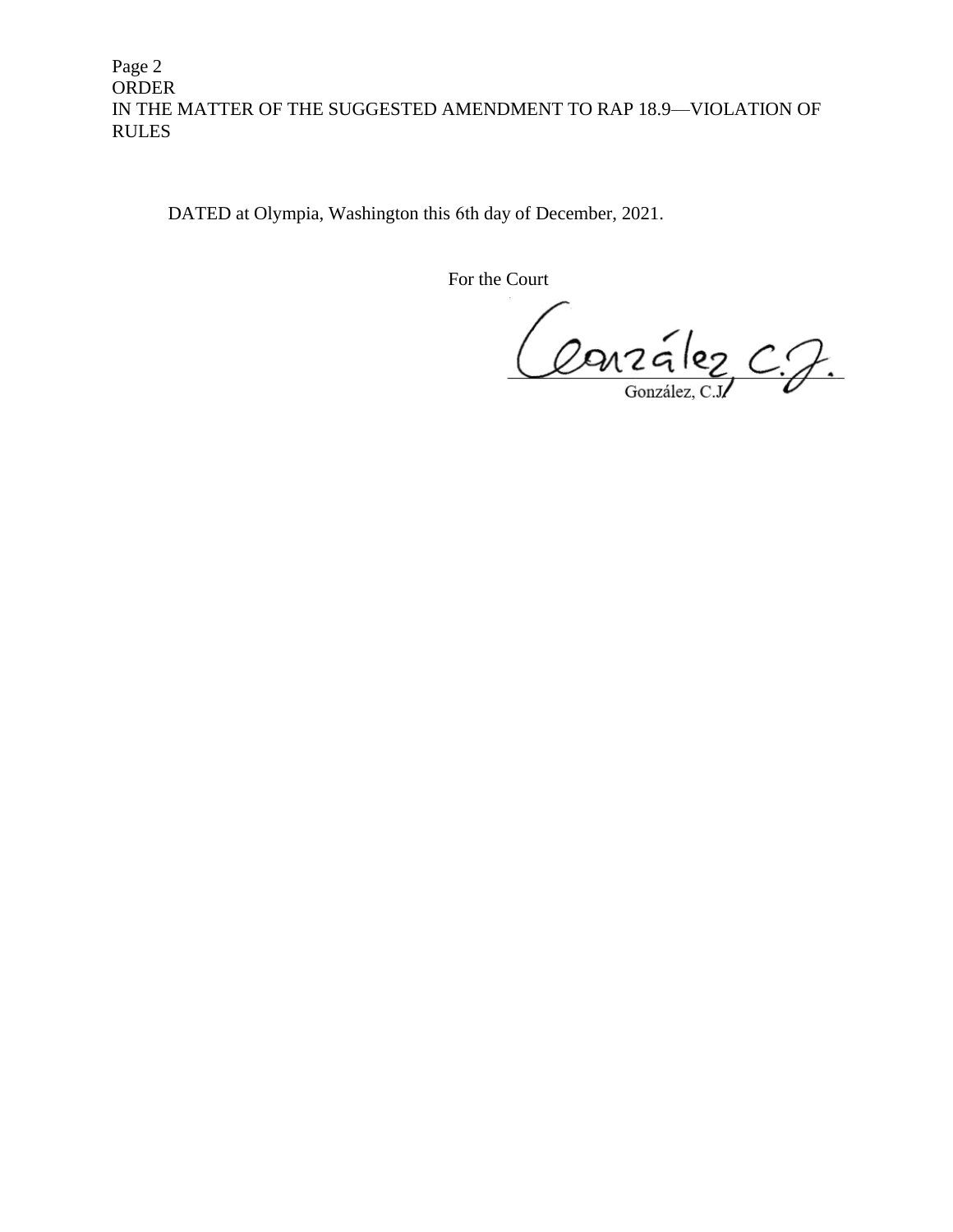## **GR 9 COVER SHEET**

#### **Suggested Amendment**

## **Rules of Appellate Procedure**

## **Rule 18.9 – Violation of Rules**

**A. Proponent:** Washington State Court of Appeals Rules Committee

**B. Spokesperson:** Judge Bradley Maxa, Chair

**C. Purpose**: RAP 18.9 sets forth a judicial officer's authority to sanction a party, counsel, court reporter, or transcriptionist for violating the rules of appellate procedure. Authorized sanctions include dismissal and imposition of terms and compensatory damages.

Under the first provision in subdivision (b), the commissioner or clerk may dismiss a case on any of the grounds listed in subdivision (a) of the rule (i.e., using the rules for the purpose of delay, filing a frivolous appeal, failing to comply with the rules). The second provision in subdivision (b) states that the commissioner or clerk will dismiss for failure to timely file a notice of appeal, notice for discretionary review, a motion for discretionary review, or a petition for review. In other situations, the commissioner or clerk has no discretion to dismiss. Clerks often move to dismiss review of a case for abandonment, and commissioners often rule on those motions. The proposed amendment reflects current practice by explicitly authorizing a commissioner or clerk to dismiss a review proceeding for abandonment on its own motion. This proposed amendment mirrors and uses the same wording as subdivision (c), which allows a party to move to dismiss review of a case "for want of prosecution if the party seeking review has abandoned the review".

**D. Hearing**: Not requested.

- **E. Expedited Consideration**: Not requested.
- **F. Supporting Material**: Suggested rule amendment.